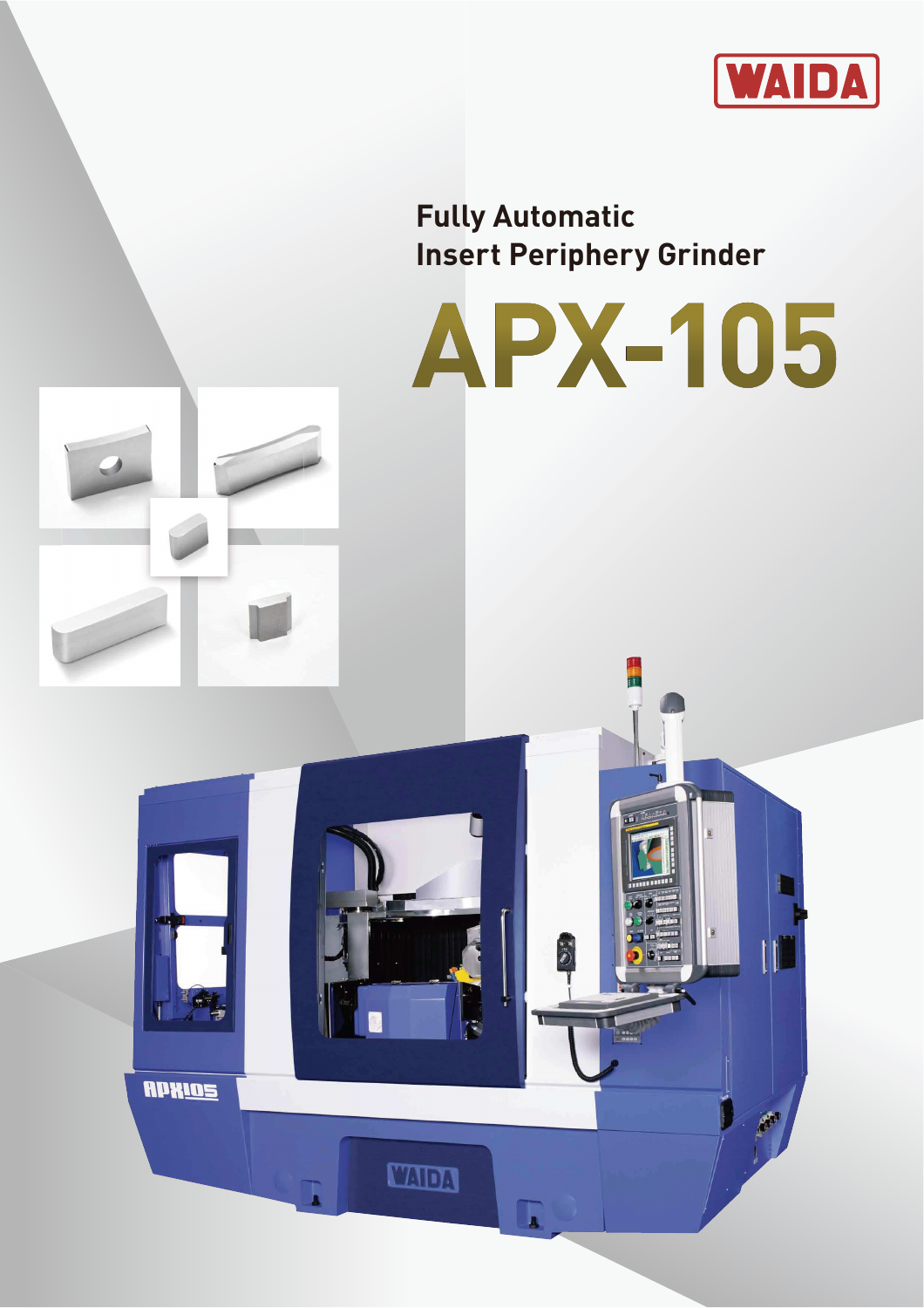# High-Productivity and High-Quality Insert Periphery with Two side K-Land Grinding by One -Chucking

# MAIN FEATURES

# **Product measurement**



# **Work head**



- **Periphery and Both side K-Land grinding by One-Chucking for standard throw away insert.** 1
- **Interactive software, APX ToolLab, is standard specification.** 2
- **Adopting SCARA robot for Loading-Unloading device, 2 vertical pallets can be equipped. Pallet changer is available as an option.** 3
- **Periphery dressing of grinding wheel is available by turning dressing device (option).** 4
- **Automatic oil mist lubrication system for feeding unit on X axis (In-feed) and Y axis (Oscillation).** 5
- **In-process cleaning device, AE Sensor, Thickness measuring device, Lay down pallet specification are available as options.** 6

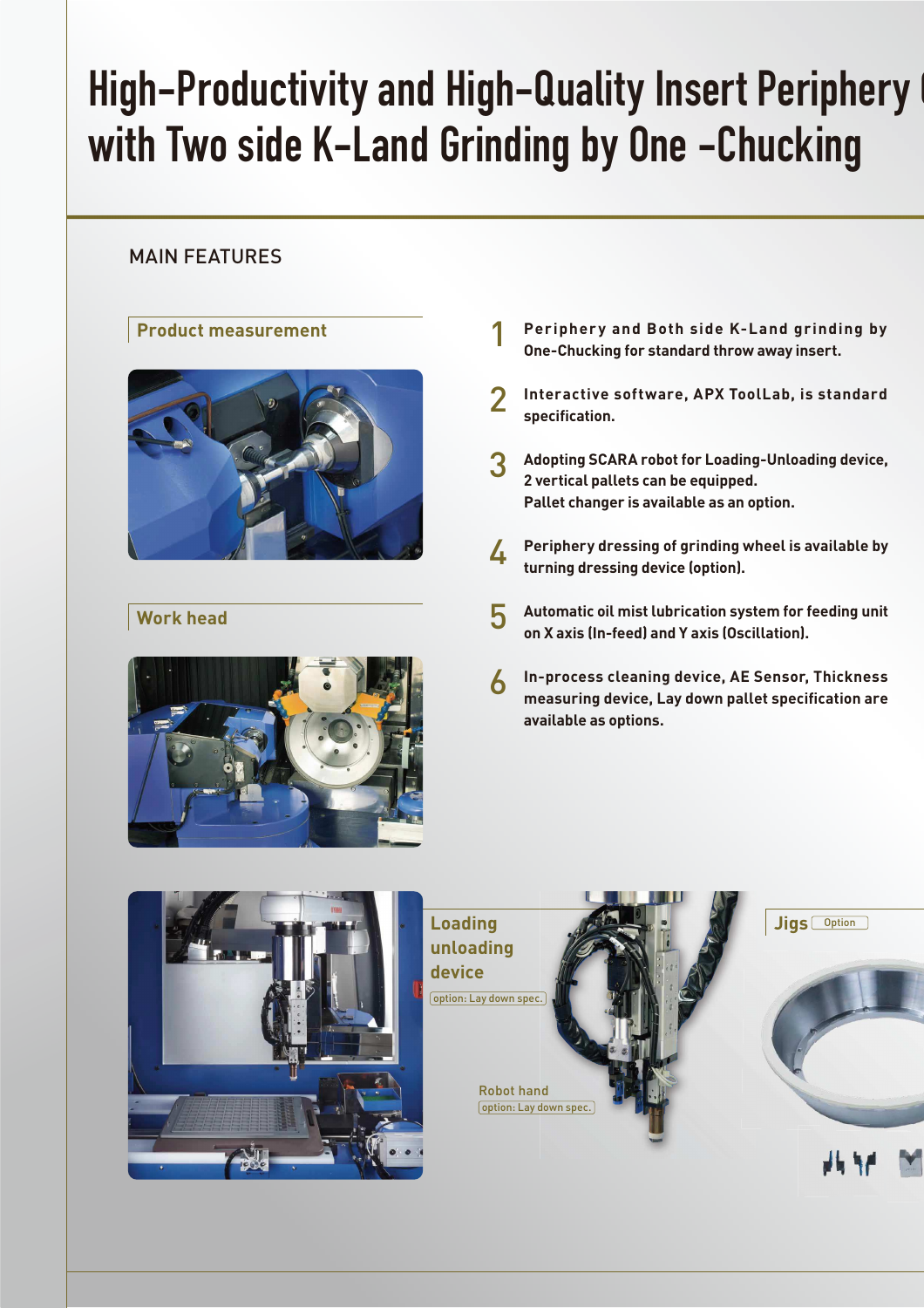# Grinder

**Fully Automatic Insert Periphery Grinder**



# **Two side K-land grinding CONSIDER AND STATE OPERATION PANEL PROPERTY OPERATION PANEL PROPERTY Contract**  $\overline{\mathcal{L}}$ 四  $\frac{1}{\sqrt{2}}$ □  $\overline{\phantom{a}}$ **EXCESSION** 27440 8800 8338 8087 30 **Balling Corp**  $\overset{\text{FOMER}}{\bullet}$ **NESES BEER** 医动脉的直肠 800000 Waansa See se -Axis structure C axis X axis **B** axis Yaxis X axis (In-feed) Y axis (Oscillation) B axis (Insert rotation) C axis (Swiveling table)